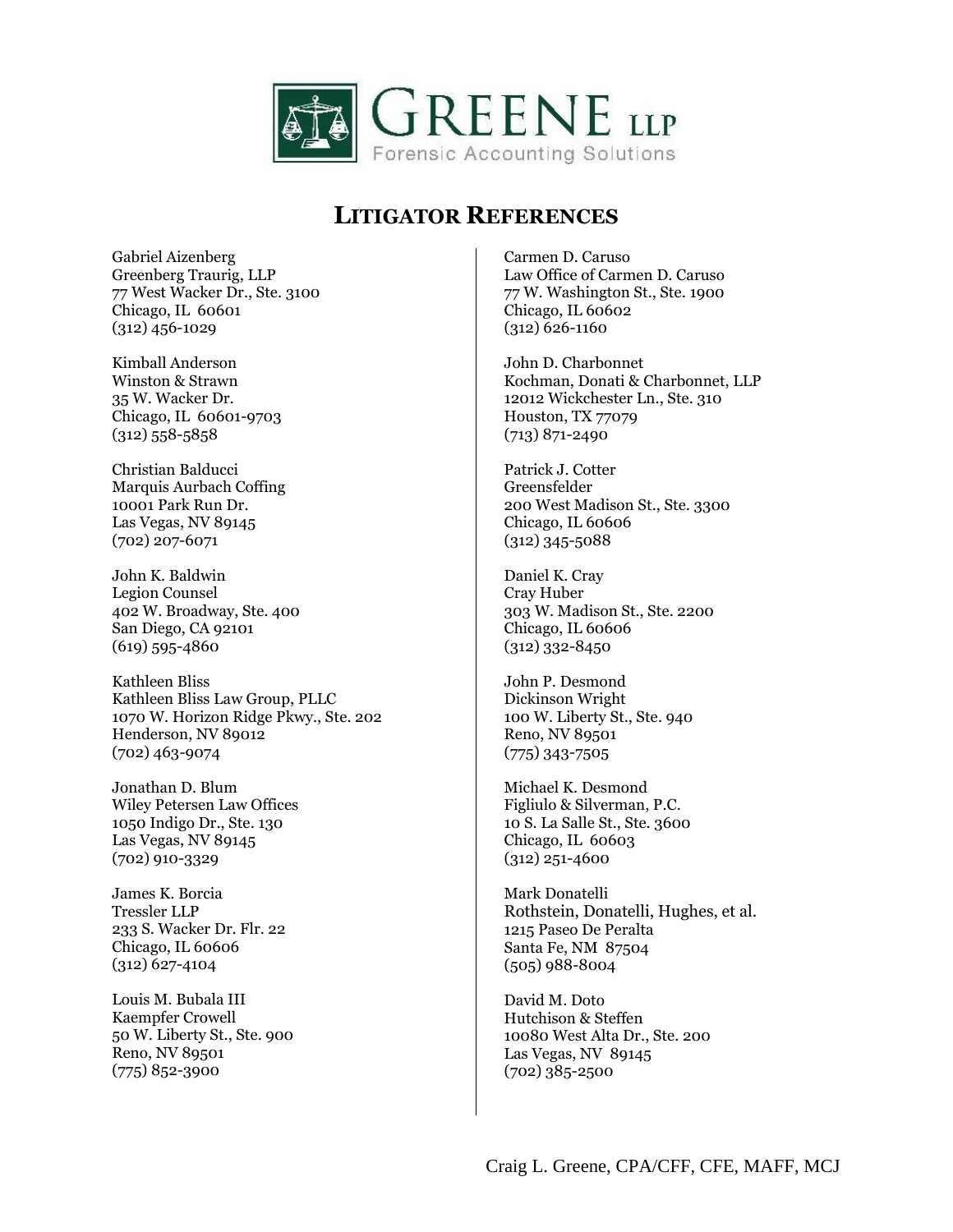

Lawrence P. Eagel Bragar, Eagel & Squire, LLP 885 Third Avenue, Ste. 3040 New York, NY 10022 (212) 308-5858

Mark E. Ferrario Greenberg Traurig, LLP 10845 Griffith Peak Las Vegas, NV 89135 (702) 792-3773

Paul E. Frye Frye & Kelly PC 10400 Academy Rd., NE, Ste. 310 Albuquerque, NM 87111 (505) 296-9400

Theodore M. Gross Bruning & Associates, P.C. 1990 Algonquin Rd., Ste 240 Schaumburg, IL 60173 (847) 637-5140

Paul Henry Corporate Counsel Federal Signal Corp. 1415 W. 22nd St., Ste. 1100 Oak Brook, IL 60523 (630) 954-2069

Scott F. Hessell Sperling & Slater, P.C. 55 West Monroe, Ste. 3200 Chicago, IL 60603 (312) 641-4882

David Inlander Fischel & Kahn 155 N. Wacker Dr., Ste. 3850 Chicago, IL 60606 (312) 726-0440

Steven T. Jaffe Hall, Jaffe & Clayton, LLP 7425 Peak Dr. Las Vegas, NV 89128 (702) 316-4111

Nick Kahlon Riley Safer Holmes & Cancila 70 W. Madison St., Ste. 2900 Chicago, IL 60602 (312) 471-8755

Michael C. Kim SFNR, LLC 222 S. Riverside Plaza, Ste. 2100 Chicago, IL 60606 (312) 775-3619

Denise Lazar Barnes & Thornburg LLP 225 W. Wacker Dr., Ste. 3000 Chicago, Illinois 60606-2833 (312) 201-2000

Patricia Lee Hutchison & Steffen 10080 West Alta Dr., Ste. 200 Las Vegas, NV 89145 (702) 385-2500

Neal Levin Freeborn & Peters LLP 311 S. Wacker Dr., Ste. 3000 Chicago, IL 60606 (312) 360-6530

Peter S. Lubin Lubin Austermuehle 360 W Butterfield Rd., Ste. 325 Elmhurst, IL 60126 (630) 333-0002

Jon M. Ludwig Lewis Roca Rothgerber Christie LLP 3993 Howard Hughes Pkwy., Ste. 600 Las Vegas, NV 89169 (702) 949-8318

Mary A. Martin Senior Vice President & General Counsel USG Corporation 550 W. Adams St. Chicago, IL 60661-3676 (312) 436-5363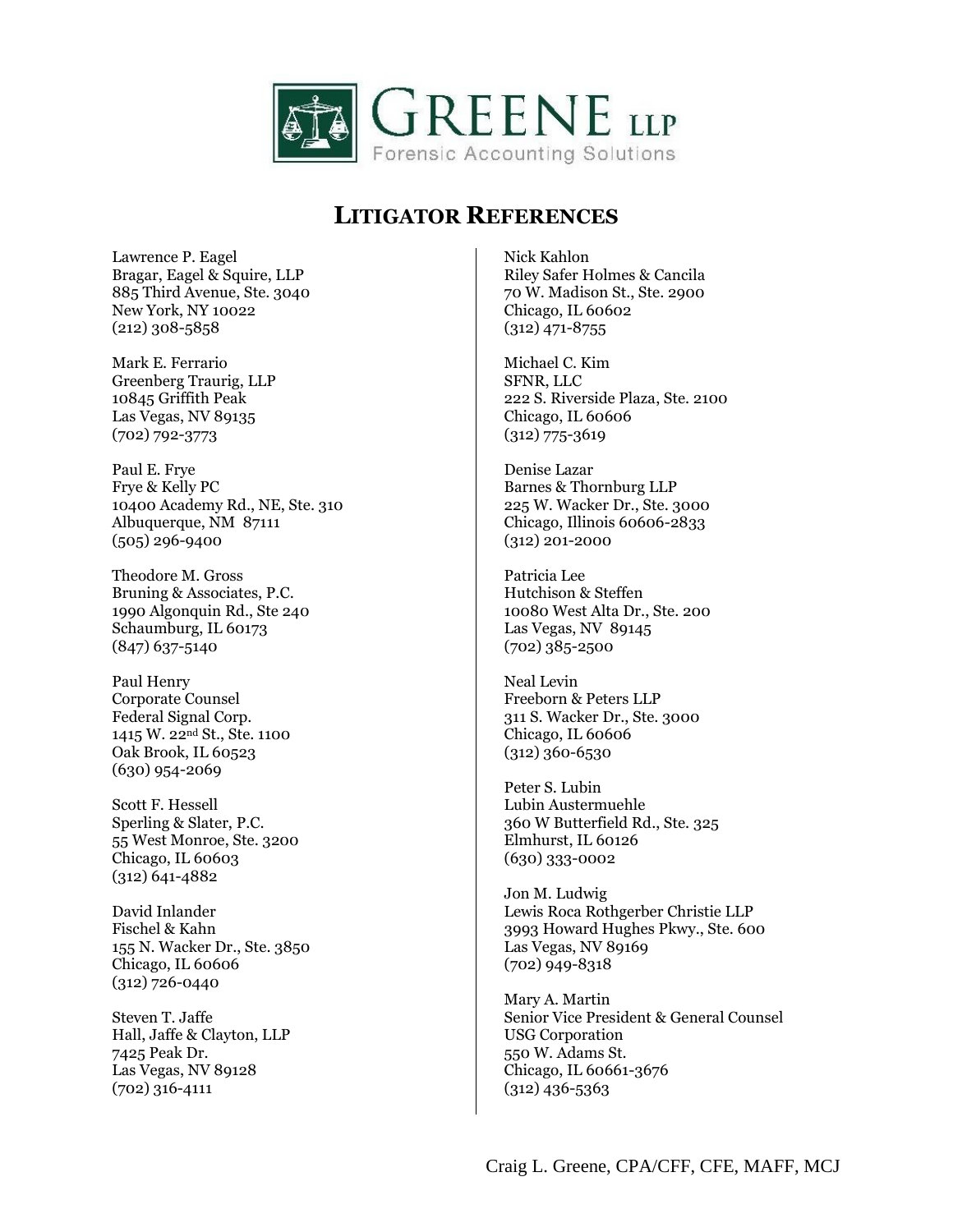

James A. McGurk Law Offices of James A. McGurk, P.C. 10 South LaSalle St., Ste. 3300 Chicago, Illinois 60603 (312) 236-8900

Jarrad C. Miller Robertson, Johnson, Miller & Williamson 50 West Liberty St., Ste 600 Reno, NV 89501 (775) 329-5600

Laura Miller Haynes & Boone 180 N. LaSalle St., Ste. 2215 Chicago, IL 60601 (312) 216-1625

James S. Montana, Jr. Attorney at Law 20 South Clark St., Ste. 700 Chicago, IL 60603  $(312)\overline{853} - 2180$ 

Hal Morris Saul Ewing Arnstein & Lehr 161 North Clark, Ste. 4200 Chicago, IL 60601 (312) 876-7185

Vernon A. Nelson The Law Office of Vernon Nelson 6787 W. Tropicana Ave., Ste. 103 Las Vegas, 89103 (702) 476-2500

Bob L. Olson Snell & Wilmer 3883 Howard Hughes Pkwy, Ste. 1100 Las Vegas, NV 89169-5958 (702) 784.5295

Paul Olszowka Barnes & Thornburg LLP 225 W. Wacker Dr., Ste. 3000 Chicago, Illinois 60606-2833 (312) 201-2000

Donald L. Prunty Greenberg Traurig, LLP 10845 Griffith Peak Las Vegas, NV 89135 (702) 792-3773

Sarah N. Sanchez Stelzner, Winter, Warburton, et al. P.A. Post Office Box 528 Albuquerque, NM 87103 (505) 938-7772

Peter Schoenburg Rothstein, Donatelli, Hughes, et al. 500 4th St., NW, Ste. 400 Albuquerque, NM 87102 (505) 243-1443

Scott Sheldon Mound Cotton Wollan & Greengrass LLP One New York Plaza, 44th Floor New York, NY 10004 (212) 804-4529

Jeffrey A. Silver Dickinson Wright 3883 Howard Hughes Pkwy., Ste. 800 Las Vegas, NV 89169 (702) 550-4482

Paul Starkman Clark Hill PLC 130 E. Randolph St., Ste. 3900 Chicago, IL 60601 (312) 517-7508

David Sugar Saul Ewing Arnstein & Lehr 161 North Clark, Ste. 4200 Chicago, IL 60601 (312) 876-6656

Jeff Torosian DLA Piper 444 West Lake St., Ste. 900 Chicago, IL 60606-0089 (312) 368-4045